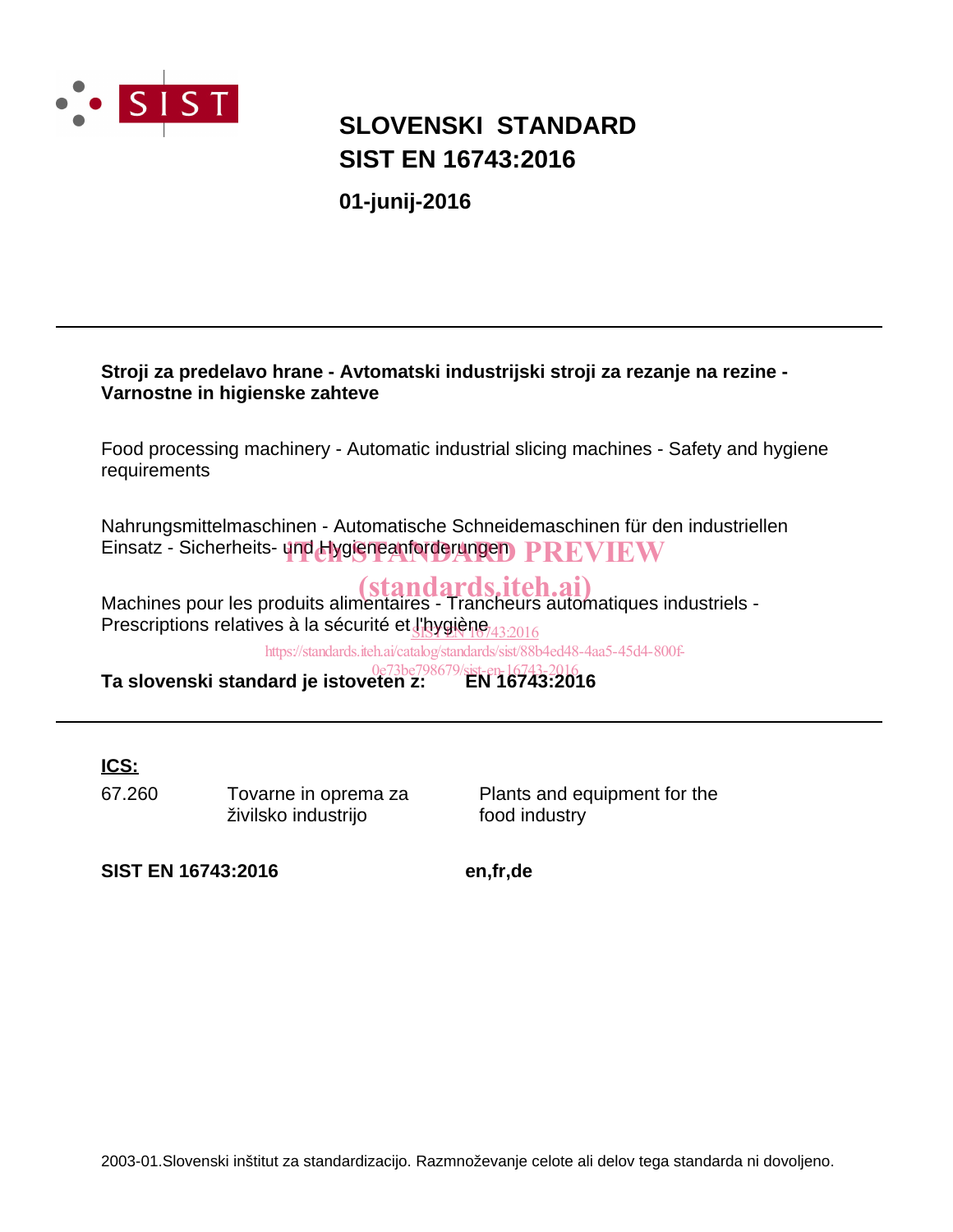

## iTeh STANDARD PREVIEW (standards.iteh.ai)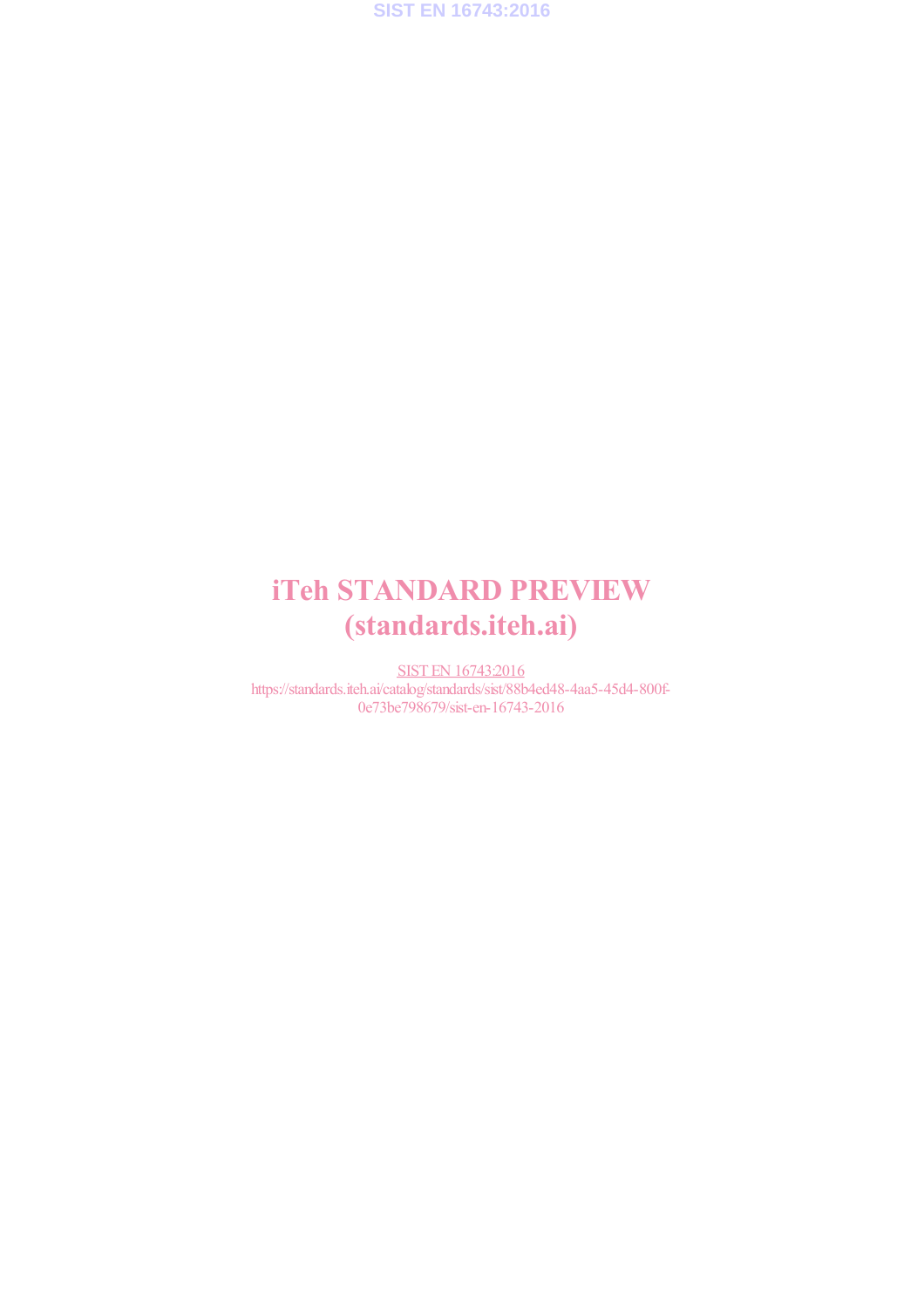#### **SIST EN 16743:2016**

# EUROPEAN STANDARD NORME EUROPÉENNE EUROPÄISCHE NORM

## **EN 16743**

January 2016

ICS 67.260

English Version

## Food processing machinery - Automatic industrial slicing machines - Safety and hygiene requirements

Machines pour les produits alimentaires - Trancheurs automatiques industriels - Prescriptions relatives à la sécurité et l'hygiène

Nahrungsmittelmaschinen - Automatische Schneidemaschinen für den industriellen Einsatz - Sicherheits- und Hygieneanforderungen

This European Standard was approved by CEN on 1 November 2015.

CEN members are bound to comply with the CEN/CENELEC Internal Regulations which stipulate the conditions for giving this European Standard the status of a national standard without any alteration. Up-to-date lists and bibliographical references concerning such national standards may be obtained on application to the CEN-CENELEC Management Centre or to any CEN member.

This European Standard exists in three official versions (English, French, German). A version in any other language made by This European Standard exists in three official versions (English, French, German). A version in any other language made by<br>translation under the responsibility of a CEN member into its own language and notified to the CEN Centre has the same status as the official versions.<br>
Standards.iteh.ai)

CEN members are the national standards bodies of Austria, Belgium, Bulgaria, Croatia, Cyprus, Czech Republic, Denmark, Estonia, Finland, Former Yugoslav Republic of Macedonia, France, Germany, Greece, Hungary, Iceland, Ireland, Italy, Latvia, Lithuania, rinianu, roriner Tugosiav Republic of Macedonia, France, Germany, Greece, Hungary, Icelanu, Irelanu, Italy, Latvia, Lithuania,<br>Luxembourg, Malta, Netherlands, Norway, Poland, Portugal, Romania, Slovakia, Slovenia, Spain, S United Kingdom. https://standards.iteh.ai/catalog/standards/sist/88b4ed48-4aa5-45d4-800f-

0e73be798679/sist-en-16743-2016



EUROPEAN COMMITTEE FOR STANDARDIZATION COMITÉ EUROPÉEN DE NORMALISATION EUROPÄISCHES KOMITEE FÜR NORMUNG

**CEN-CENELEC Management Centre: Avenue Marnix 17, B-1000 Brussels**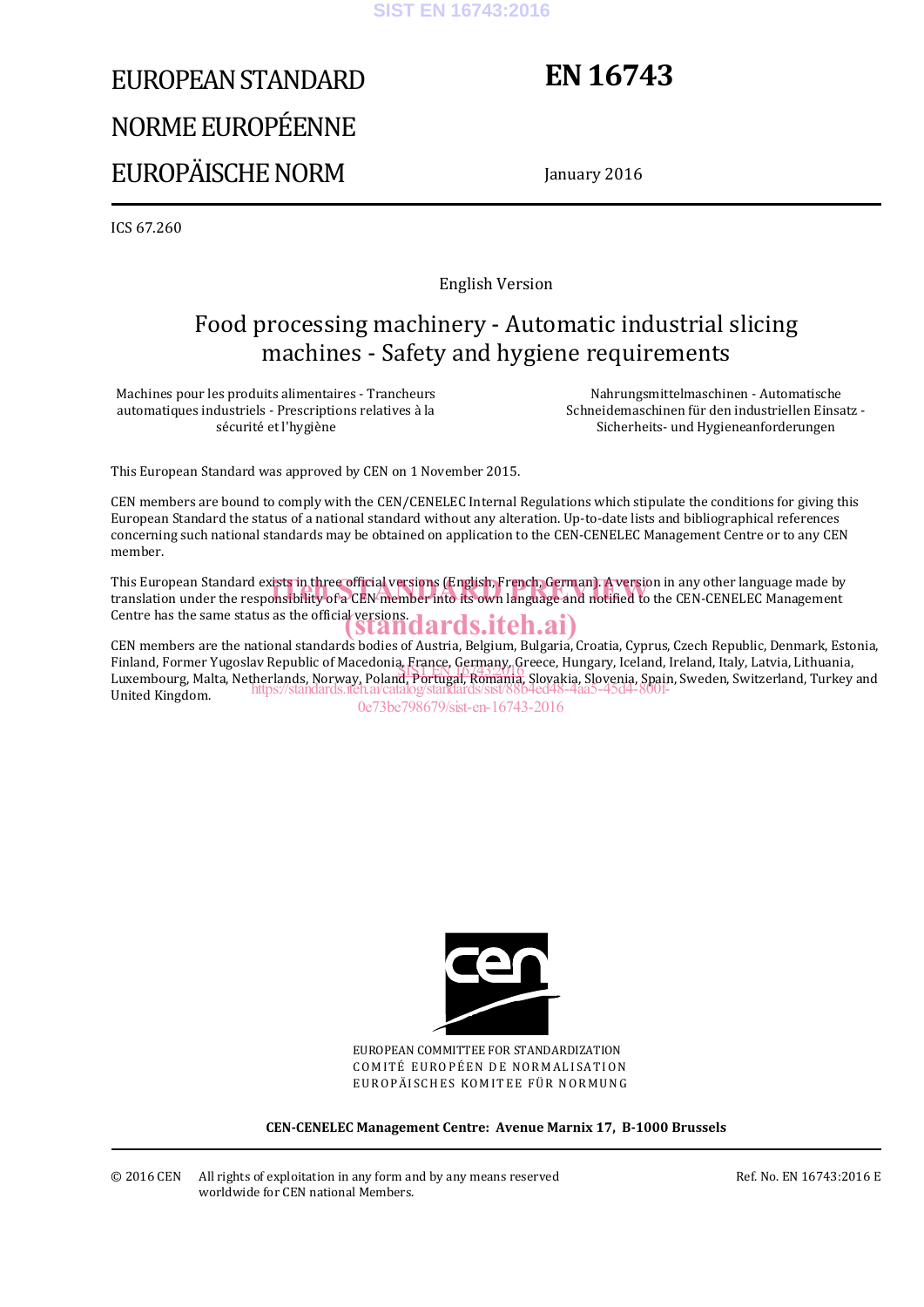## **Contents**

| 1<br>1.1<br>1.2<br>1.3<br>1.4 |                                                                               |  |  |  |
|-------------------------------|-------------------------------------------------------------------------------|--|--|--|
| 2                             |                                                                               |  |  |  |
| 3                             |                                                                               |  |  |  |
| $\overline{\mathbf{4}}$       |                                                                               |  |  |  |
| 5<br>5.1<br>5.2<br>5.2.1      |                                                                               |  |  |  |
| 5.2.2                         |                                                                               |  |  |  |
| 5.2.3                         | Zone 2 - Driven components in the outfeed area. KEVIEW TEW 24                 |  |  |  |
| 5.2.4<br>5.2.5                |                                                                               |  |  |  |
| 5.2.6                         |                                                                               |  |  |  |
| 5.2.7                         |                                                                               |  |  |  |
| 5.2.8                         |                                                                               |  |  |  |
| 5.2.9                         |                                                                               |  |  |  |
|                               |                                                                               |  |  |  |
|                               |                                                                               |  |  |  |
|                               |                                                                               |  |  |  |
| 5.3<br>5.3.1                  |                                                                               |  |  |  |
| 5.3.2                         |                                                                               |  |  |  |
| 5.3.3                         |                                                                               |  |  |  |
| 5.3.4                         |                                                                               |  |  |  |
| 5.4                           |                                                                               |  |  |  |
| 5.5                           |                                                                               |  |  |  |
| 5.6                           |                                                                               |  |  |  |
| 5.7                           |                                                                               |  |  |  |
| 5.8                           |                                                                               |  |  |  |
| 5.8.1                         |                                                                               |  |  |  |
| 5.8.2                         |                                                                               |  |  |  |
| 5.8.3                         |                                                                               |  |  |  |
| 5.8.4<br>5.8.5                |                                                                               |  |  |  |
| 5.8.6                         |                                                                               |  |  |  |
| 6                             | Verification of safety and hygiene requirements and/or protective measures 37 |  |  |  |
| 7                             |                                                                               |  |  |  |
| 7.1                           |                                                                               |  |  |  |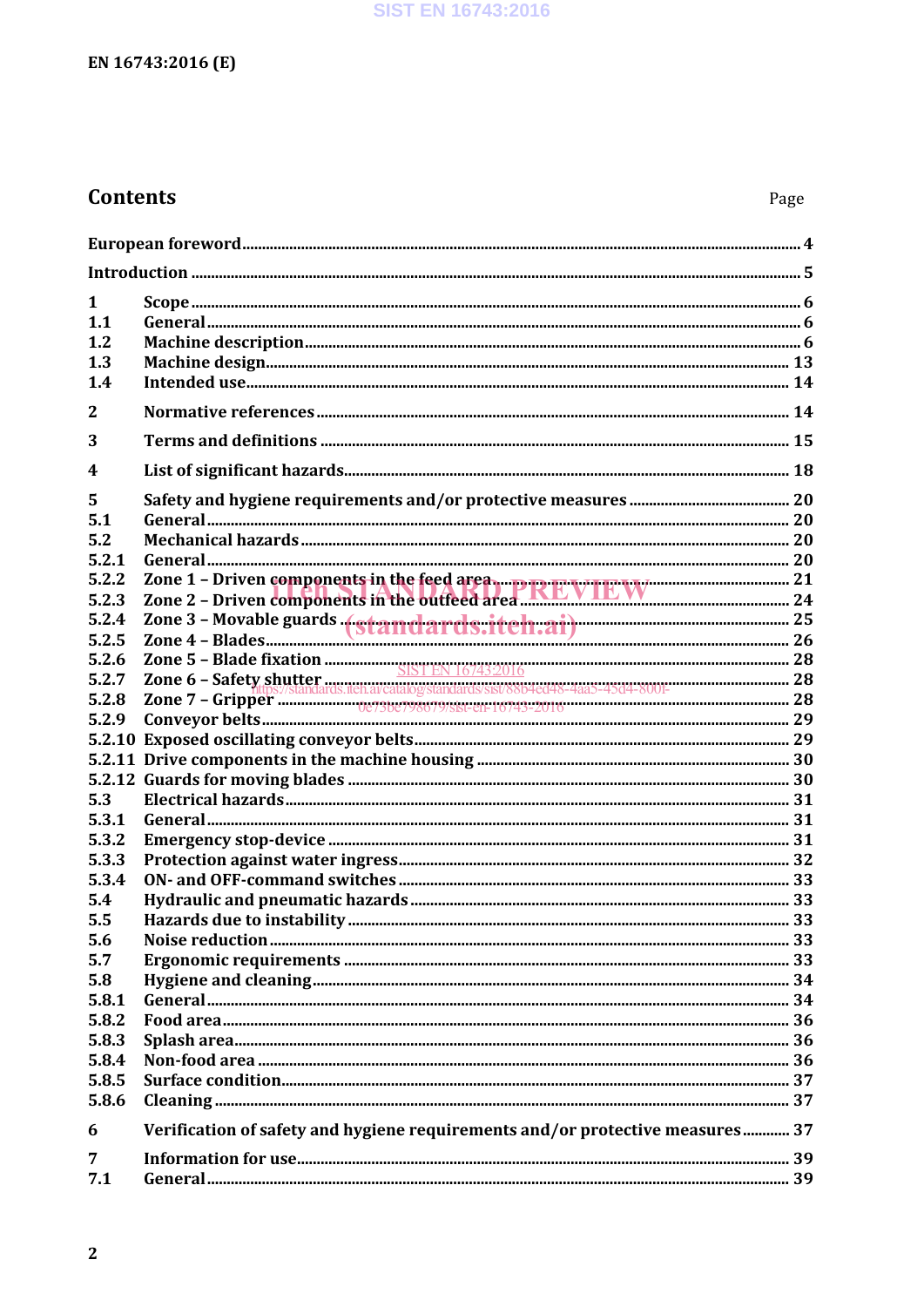| 7.2                                                                        |                                                                                                                          |  |  |
|----------------------------------------------------------------------------|--------------------------------------------------------------------------------------------------------------------------|--|--|
| 7.3                                                                        |                                                                                                                          |  |  |
|                                                                            | Annex A (normative) Noise test code for automatic industrial slicing machines (grade                                     |  |  |
| A.1                                                                        |                                                                                                                          |  |  |
| A.2                                                                        |                                                                                                                          |  |  |
| A.3                                                                        |                                                                                                                          |  |  |
| A.4                                                                        |                                                                                                                          |  |  |
| A.5                                                                        |                                                                                                                          |  |  |
| A.6                                                                        |                                                                                                                          |  |  |
| A.7                                                                        |                                                                                                                          |  |  |
|                                                                            | Annex B (normative) Design principles to ensure the cleanability of automatic                                            |  |  |
| B.1                                                                        |                                                                                                                          |  |  |
| B.2                                                                        |                                                                                                                          |  |  |
| B.2.1                                                                      |                                                                                                                          |  |  |
| B.2.2                                                                      | Type of materials en STANDARD PREVIEW                                                                                    |  |  |
| B.3                                                                        |                                                                                                                          |  |  |
| <b>B.3.1</b>                                                               |                                                                                                                          |  |  |
| <b>B.3.2</b>                                                               |                                                                                                                          |  |  |
| <b>B.3.3</b>                                                               | Splash Area https://standards.itch.ai/catalog/standards/sist/88b4ed48-4aa5-45d4-800f-<br>0e73be798679/sist-en-16743-2016 |  |  |
| <b>B.3.4</b>                                                               |                                                                                                                          |  |  |
| <b>B.3.5</b>                                                               |                                                                                                                          |  |  |
| Annex ZA (informative) Relationship between this European Standard and the |                                                                                                                          |  |  |
|                                                                            |                                                                                                                          |  |  |
|                                                                            |                                                                                                                          |  |  |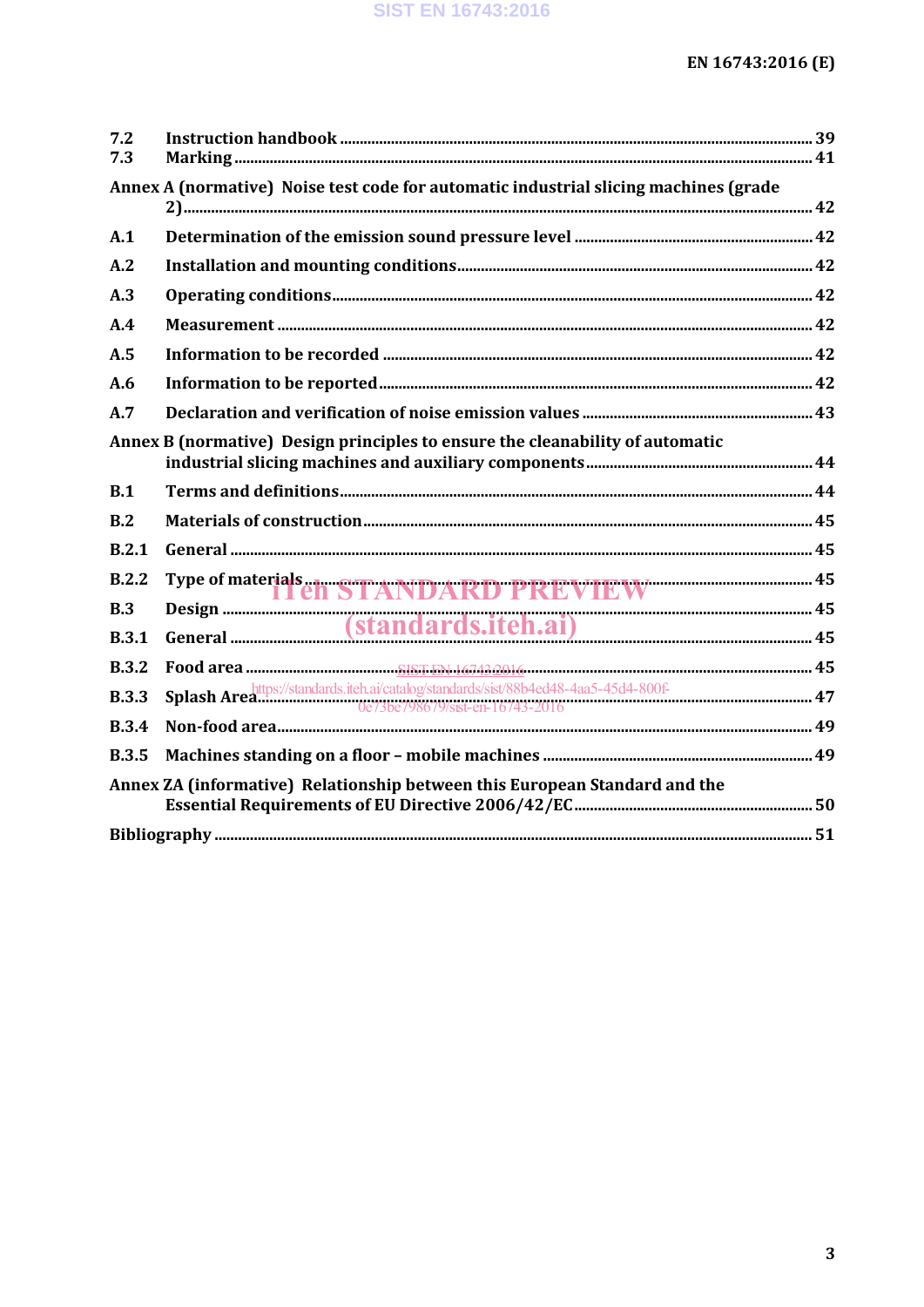### **European foreword**

This document (EN 16743:2016) has been prepared by Technical Committee CEN/TC 153 "Machinery intended for use with foodstuffs and feed", the secretariat of which is held by DIN.

This European Standard shall be given the status of a national standard, either by publication of an identical text or by endorsement, at the latest by July 2016, and conflicting national standards shall be withdrawn at the latest by July 2016.

Attention is drawn to the possibility that some of the elements of this document may be the subject of patent rights. CEN [and/or CENELEC] shall not be held responsible for identifying any or all such patent rights.

This document has been prepared under a mandate given to CEN by the European Commission and the European Free Trade Association, and supports essential requirements of EU Directive 2006/42/EC.

For relationship with EU Directive 2006/42/EC, see informative Annex ZA, which is an integral part of this document.

According to the CEN-CENELEC Internal Regulations, the national standards organizations of the following countries are bound to implement this European Standard: Austria, Belgium, Bulgaria, in the Standard<br>Croatia, Cynrus, Czech, Republic, Denmark, Estonia, Finland, Former Yugoslav, Republic, of Croatia, Cyprus, Czech Republic, Denmark, Estonia, Finland, Former Yugoslav Republic of Macedonia, France, Germany, Greece, Hungary, Streland, Ireland, Italy, Latvia, Lithuania, Luxembourg, Malta, Netherlands, Norway, Poland, Portugal, Romania, Slovakia, Slovenia, Spain, Sweden, Switzerland, Turkey and the Unite<u>d Kingdom<sub>43:2016</sub></u>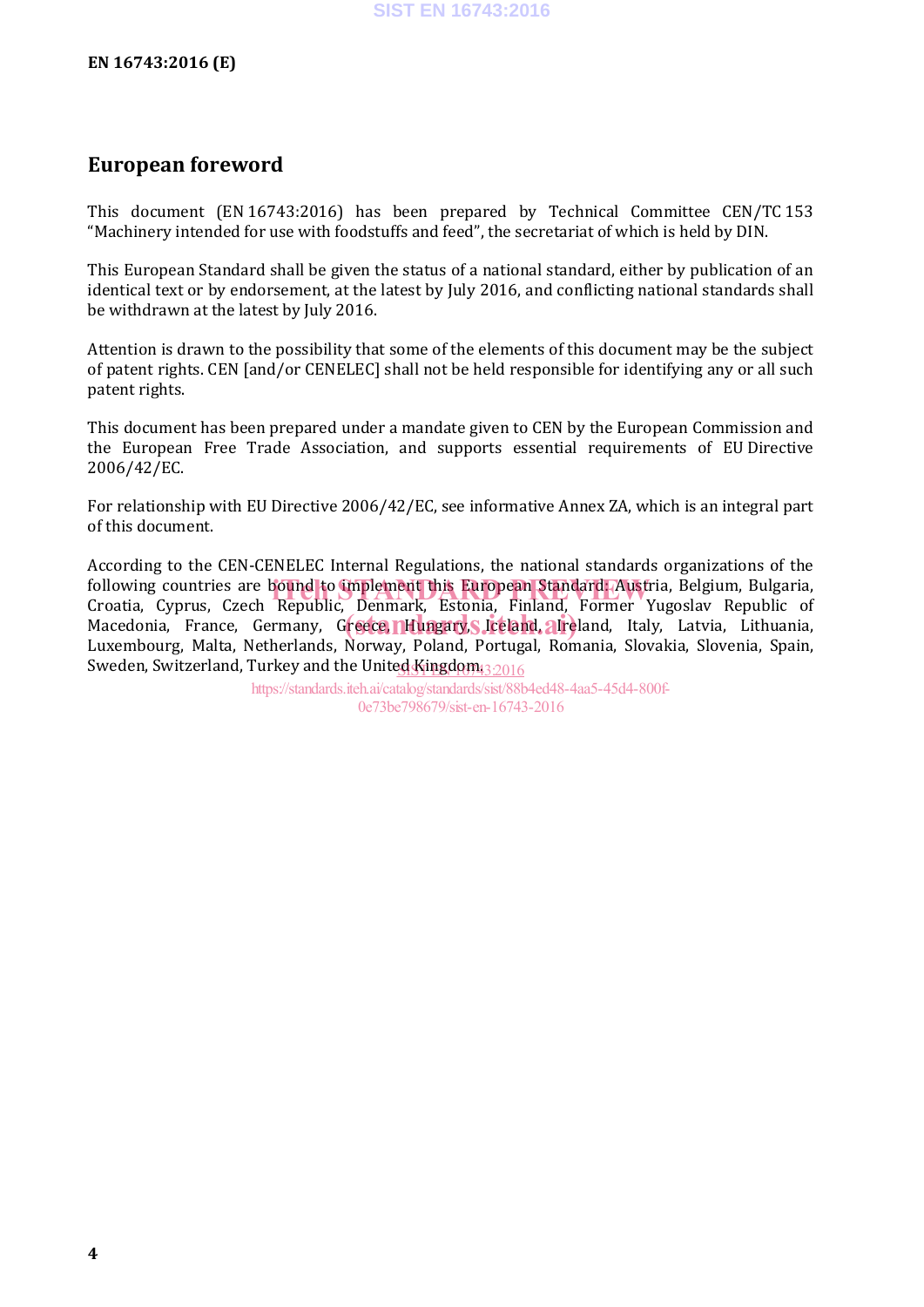### **Introduction**

This European Standard is a type-C-standard as stated in EN ISO 12100.

The machinery concerned and the extent to which hazards, hazardous situations and events are covered are indicated in the scope of this document.

When provisions of this type-C-standard are different from those which are stated in type-A- or -Bstandards, the provisions of this type-C-standard take precedence over the provisions of the other standards, for machines that have been designed and built according to the provisions of this type-C-standard.

## iTeh STANDARD PREVIEW (standards.iteh.ai)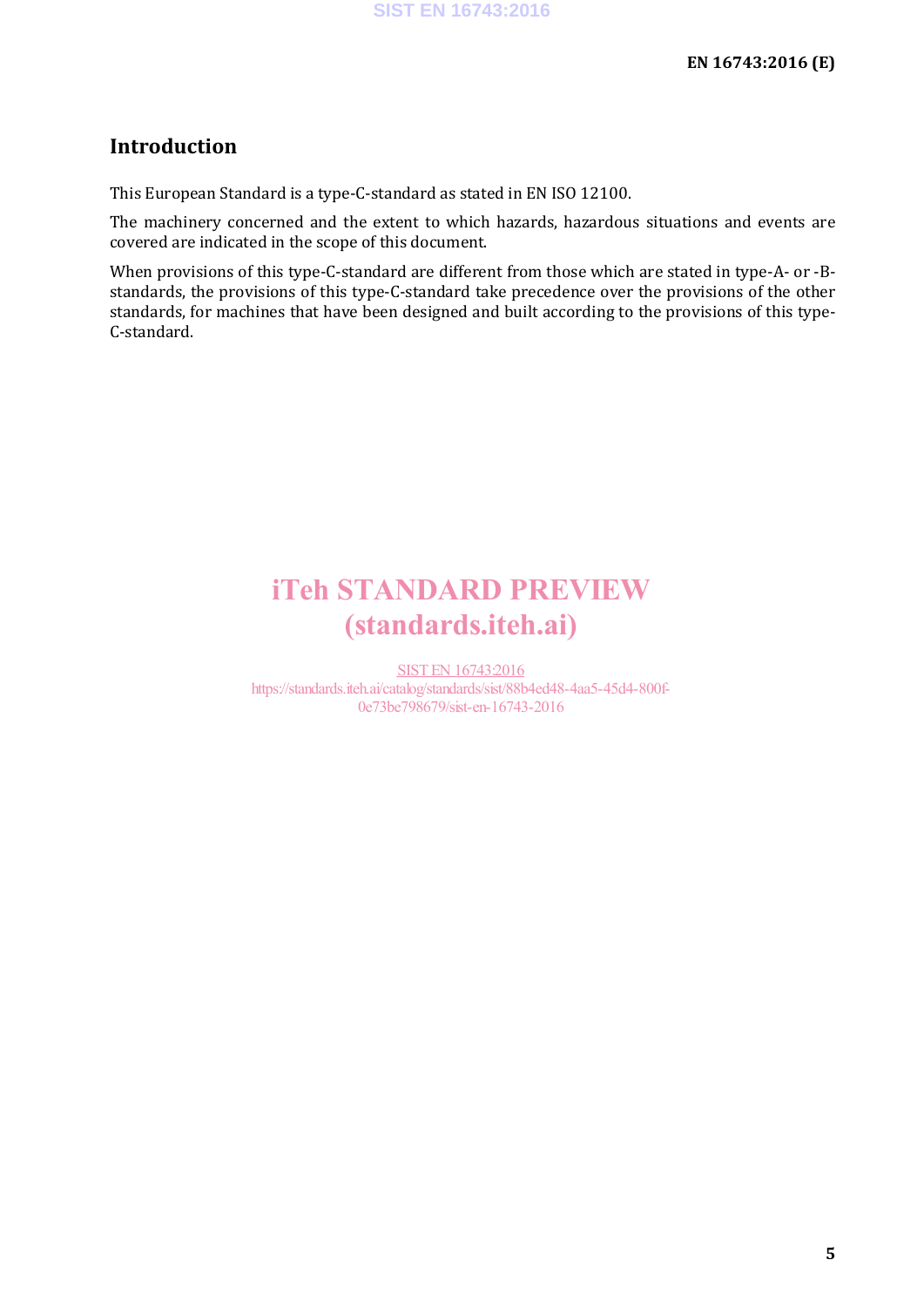### **1 Scope**

### **1.1 General**

This European Standard specifies requirements relating to the design and construction of automatic industrial slicing machines and auxiliary components.

The automatic industrial slicing machines covered by this standard are used for the cutting of meat and sausage products, cheese or other sliceable food products that can be cut using one or more blades. Automatic industrial slicing machines are designed to cut slices.

A sickle blade or an eccentrically moving blade is used for cutting. As a rule, the product only moves along one axis during the cutting process.

The auxiliary components covered by this standard are used for conveying slices from the cutting zone, for weighing or for sorting.

This European Standard covers all the significant hazards, hazardous situations and hazardous events identified by means of risk assessment associated with automatic industrial slicing machines and auxiliary components if they are used in accordance with regulations and under the conditions of reasonably foreseeable misuse defined by the manufacturer (see Clause 4).

This standard covers hazards which can arise during the commissioning, operation, cleaning, servicing and decommissioning of the machine.

This standard only applies to automatic industrial slicing machines/and auxiliary components that<br>were manufactured after the date of nublication of this standard. were manufactured after the date of publication of this standard.

This standard applies to automatic industrial slicing machines and auxiliary components designed for industrial use. These are machines which are usually used in food processing facilities. The machines are normally permanently installed in one place.

This standard does not apply to cutting machines with moving infeed slides, slicing machines that are used in for example shops, restaurants, supermarkets, canteens etc. and are already covered in EN 1974. https://standards.iteh.ai/catalog/standards/sist/88b4ed48-4aa5-45d4-800f-<u>1DE3MAGHIN9SisWIFD | MQYING I</u>

This standard does not apply to portion cutting machines which are manufactured and put on the market in accordance with the requirements specified in EN 13870.

### **1.2 Machine description**

This standard covers the following designs (see Figure 1 to Figure 7):

Design variations in the feed area:

- automatic industrial slicing machine with manual feed;
- automatic industrial slicing machine with automatic feed;
- automatic industrial slicing machine with continuous feed.

Design variations in the outfeed area:

- automatic industrial slicing machine with outfeed conveyor, without depositing unit and without subsequent auxiliary components;
- automatic industrial slicing machine with depositing unit and if necessary with subsequent auxiliary components.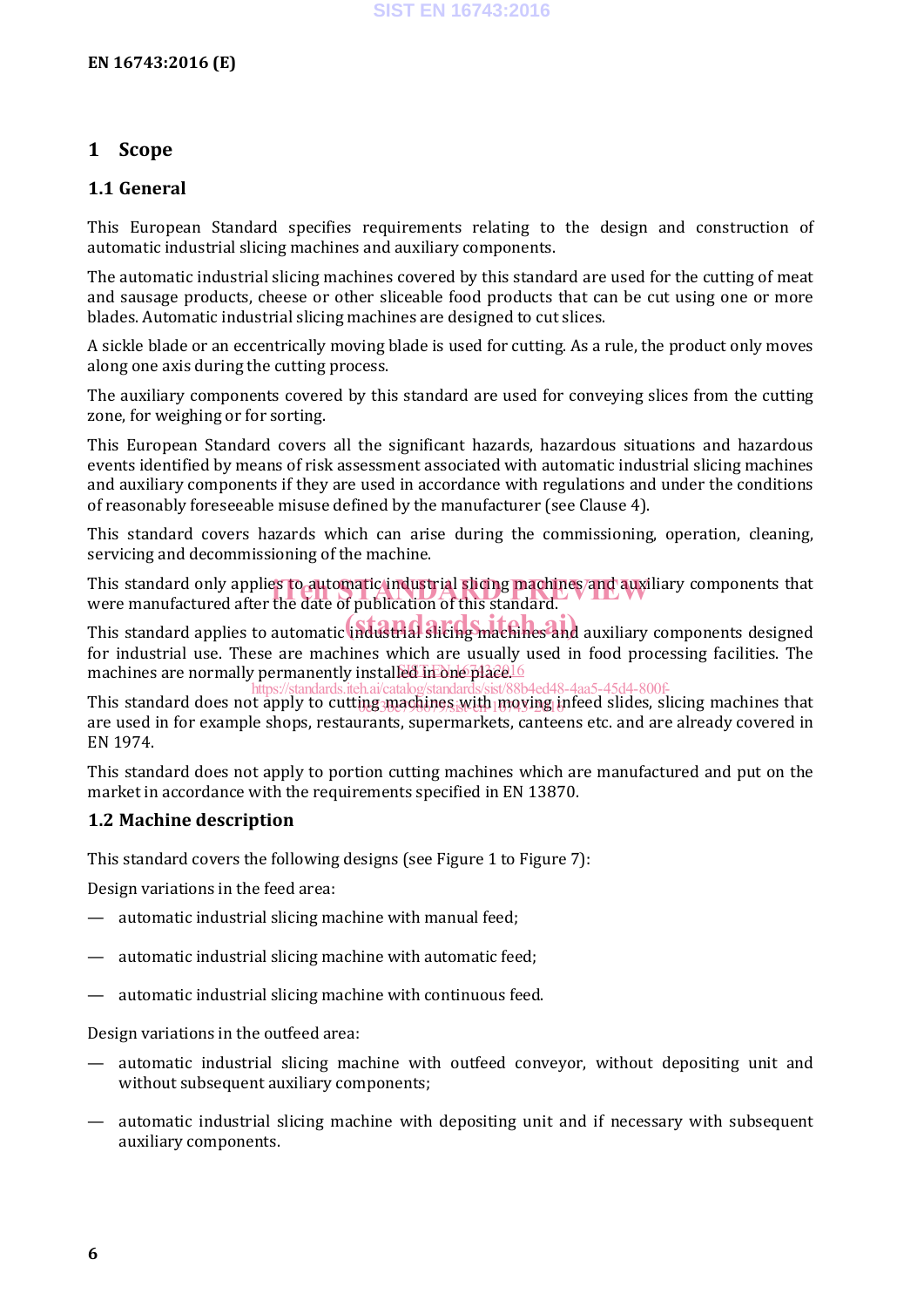

- 1 feed guard
- 2 product support
- 3 blade
- 4 blade guard
- 5 machine housing

#### 6 gripper

- 7 outfeed conveyor
- 8 protective outfeed guard

### **Figure 1 — Machine with manual feed and outfeed conveyor and without depositing unit**

iTeh STANDARD PREVIEW

(standards.iteh.ai)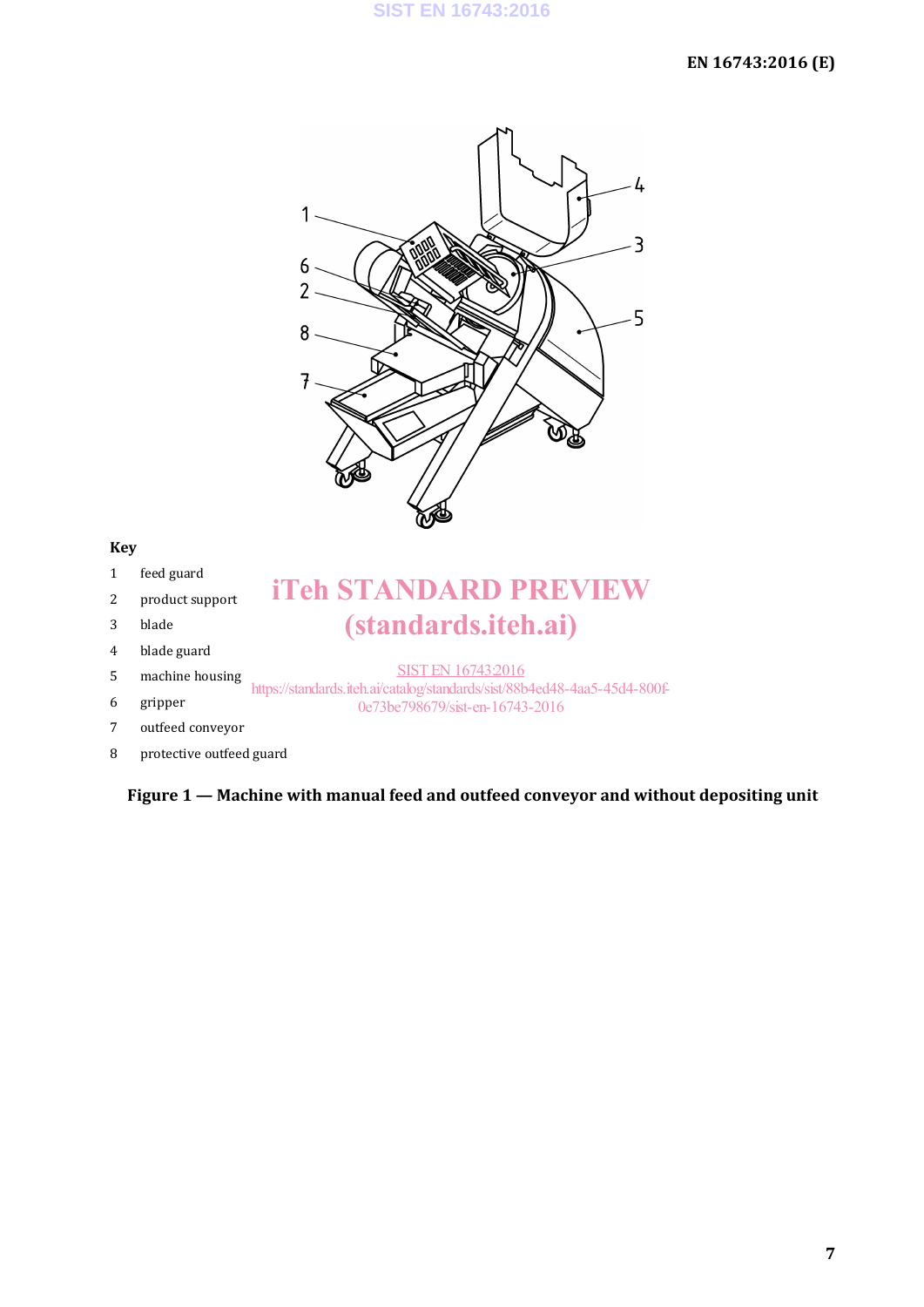

- 1 feed guard
- 2 product support
- 3 blade
- 4 blade guard
- 5 machine housing
- 6 gripper
- 7 outfeed conveyor

## iTeh STANDARD PREVIEW (standards.iteh.ai)

- SIST EN 16743:2016
- 8 protective outfeed guard ps://standards.iteh.ai/catalog/standards/sist/88b4ed48-4aa5-45d4-800f-

0e73be798679/sist-en-16743-2016

**Figure 2 — Machine with manual feed and outfeed conveyor and without depositing unit**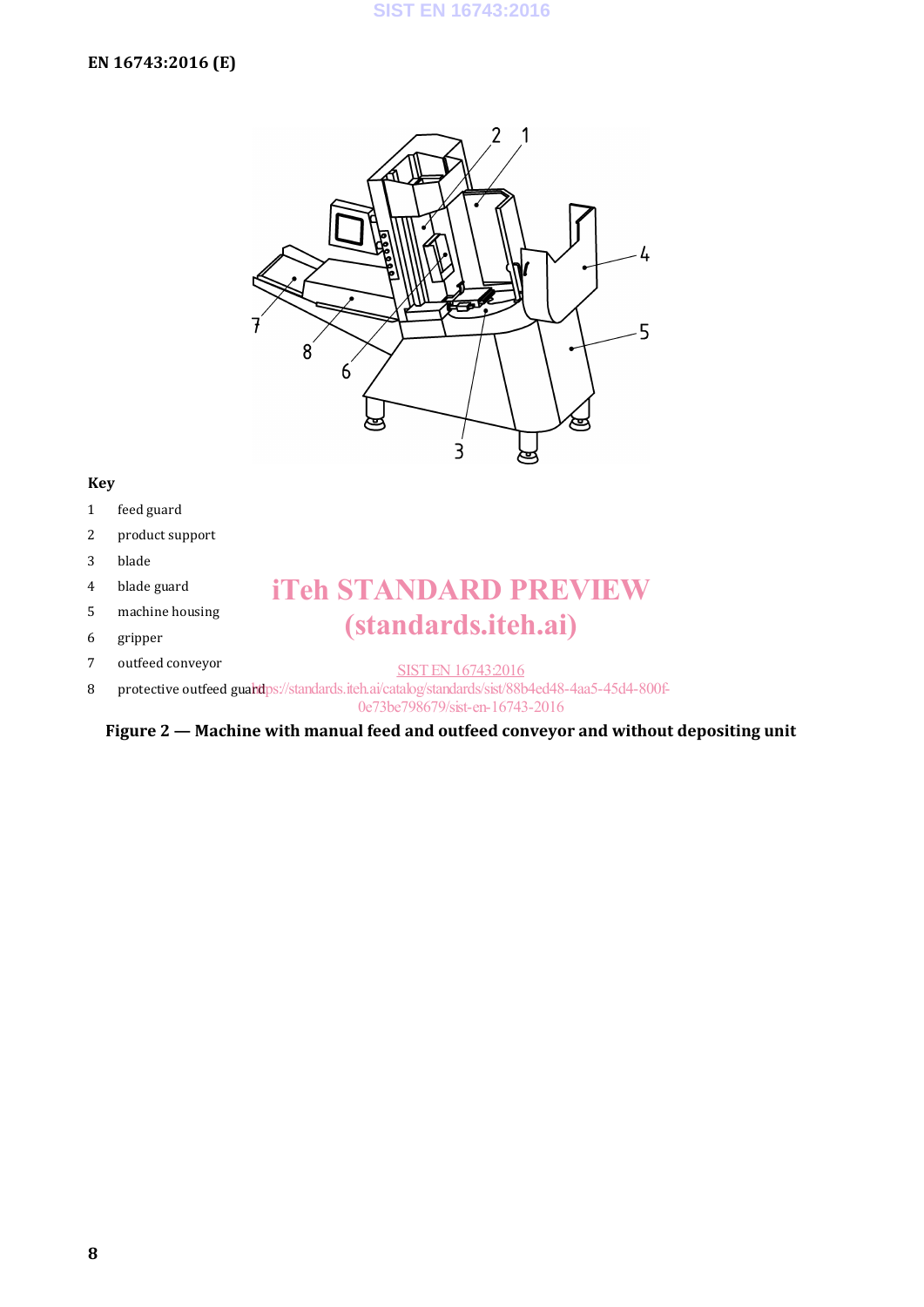### **EN 16743:2016 (E)**



#### **Key**

- 1 feed guard
- 2 product support
- 3 blade
- 4 blade guard
- 5 machine housing

#### 6 gripper

- 7 interleaver
- 8 depositing unit
- 9 outfeed guard
- 10 weigher
- 11 rocker

## iTeh STANDARD PREVIEW (standards.iteh.ai)

### SIST EN 16743:2016

https://standards.iteh.ai/catalog/standards/sist/88b4ed48-4aa5-45d4-800f-0e73be798679/sist-en-16743-2016

# **Figure 3 — Machine with manual feed, depositing unit and auxiliary components**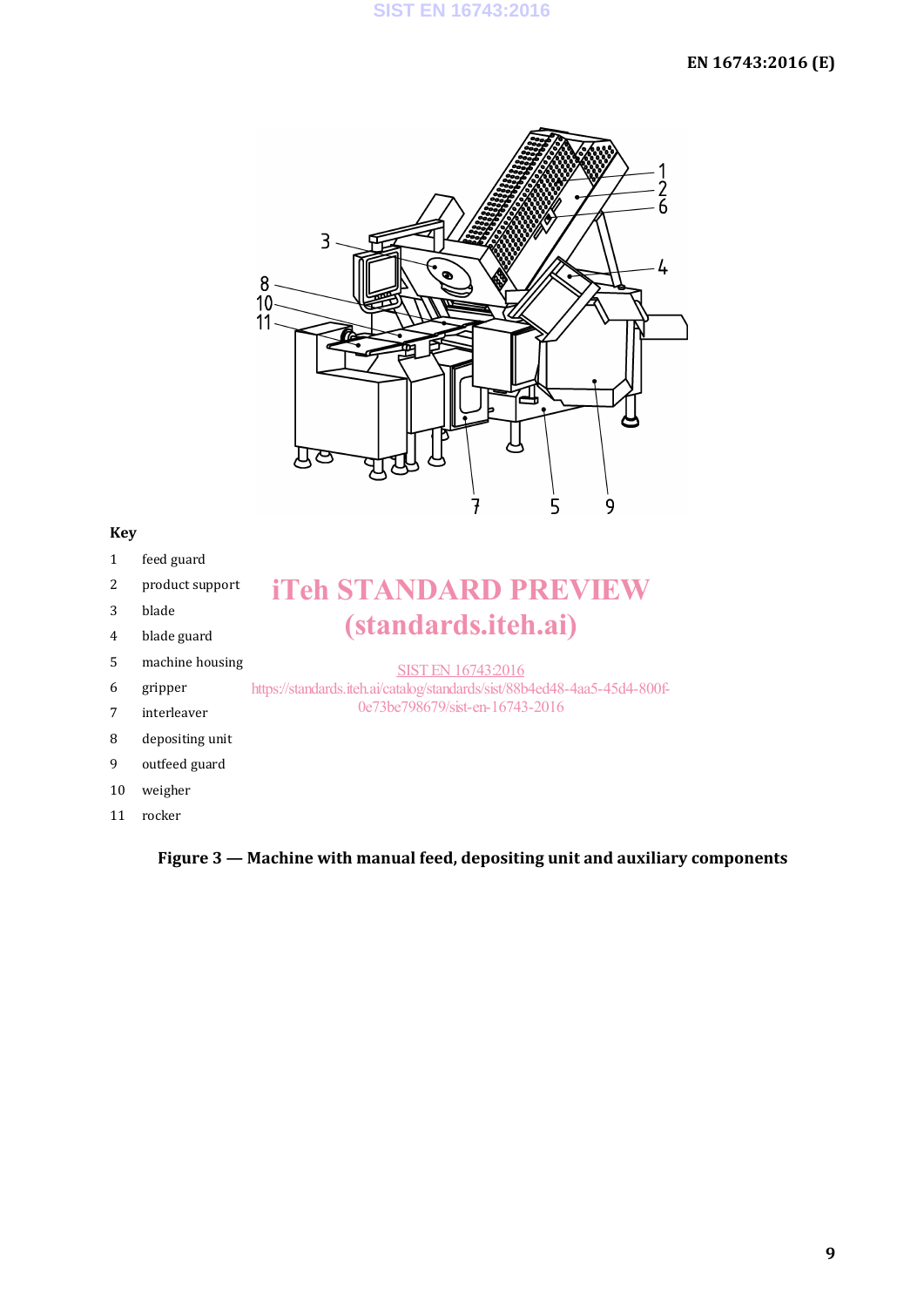

- 1 feed guard
- 2 product support
- 3 blade
- 4 blade guard
- 5 machine housing
- 6 gripper
- 7 outfeed conveyor

## iTeh STANDARD PREVIEW (standards.iteh.ai)

- SIST EN 16743:2016
- 8 protective outfeed guard<br>  $\frac{https://standards.iteh.ai/catalog/standards/sist/88b4ed48-4aa5-45d4-800f-0.023be70/sicten 16743-2016}{}$

0e73be798679/sist-en-16743-2016

**Figure 4 — Machine with automatic feed and outfeed conveyor and without depositing unit**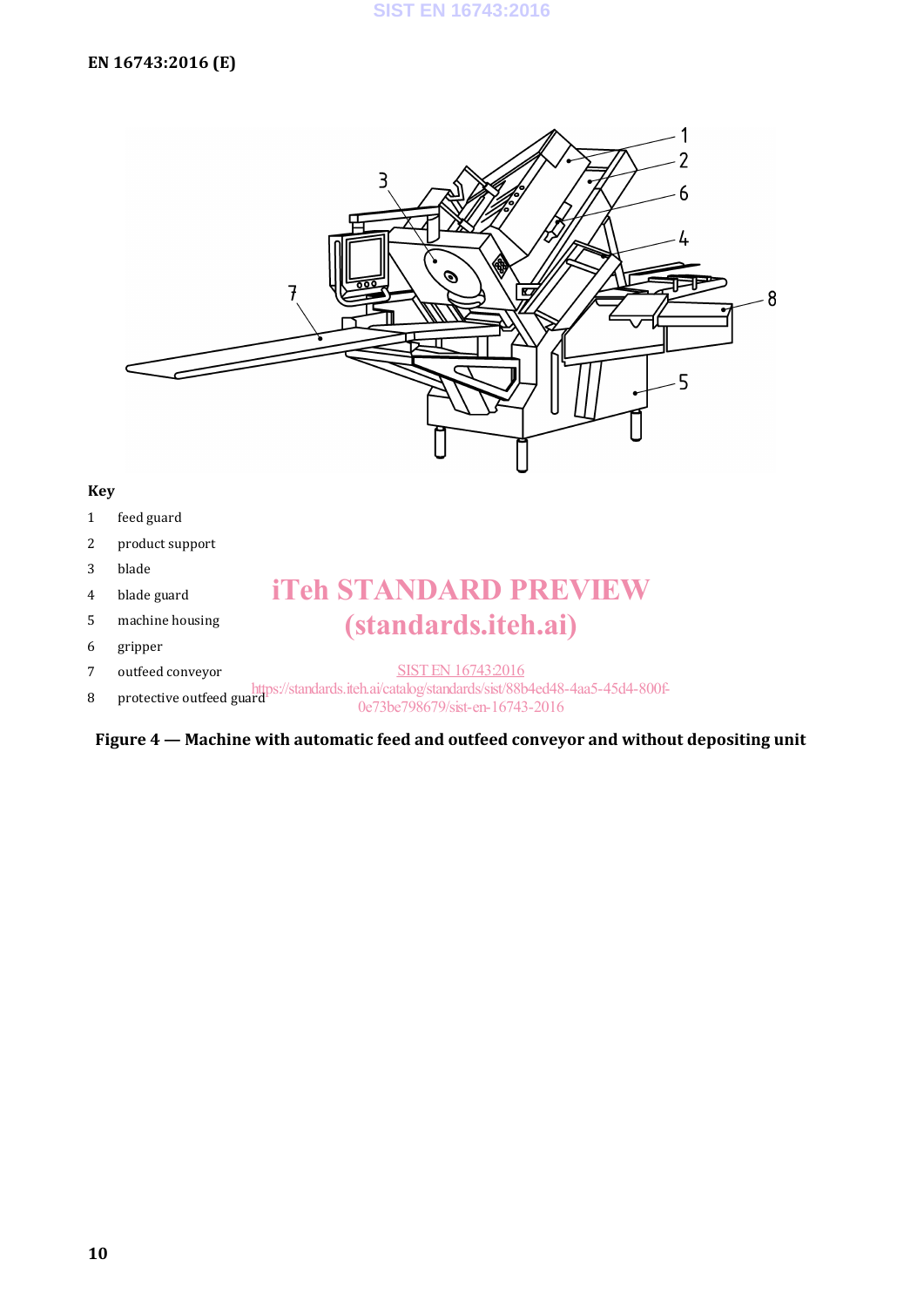

10 rocker

**Figure 5 — Machine with automatic feed and depositing unit and auxiliary components**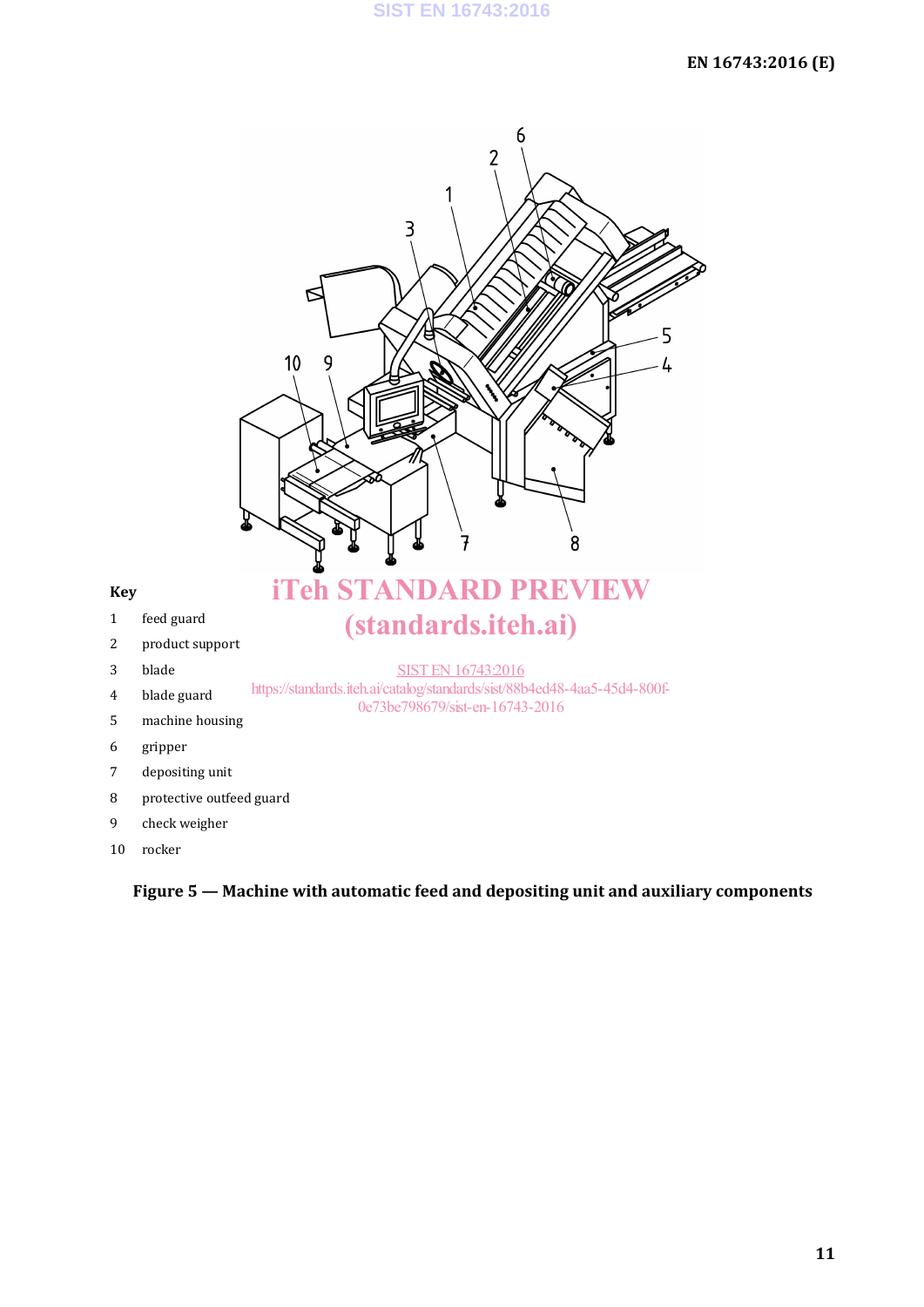

- 1 feed guard
- 2 product support
- 3 blade
- 4 blade guard
- 5 machine housing
- 6 gripper
- 7 check weigher
- 8 protective outfeed guard
- 9 depositing unit

### **Figure 6 — Machine with automatic feed with depositing unit and auxiliary components**

iTeh STANDARD PREVIEW

(standards.iteh.ai)